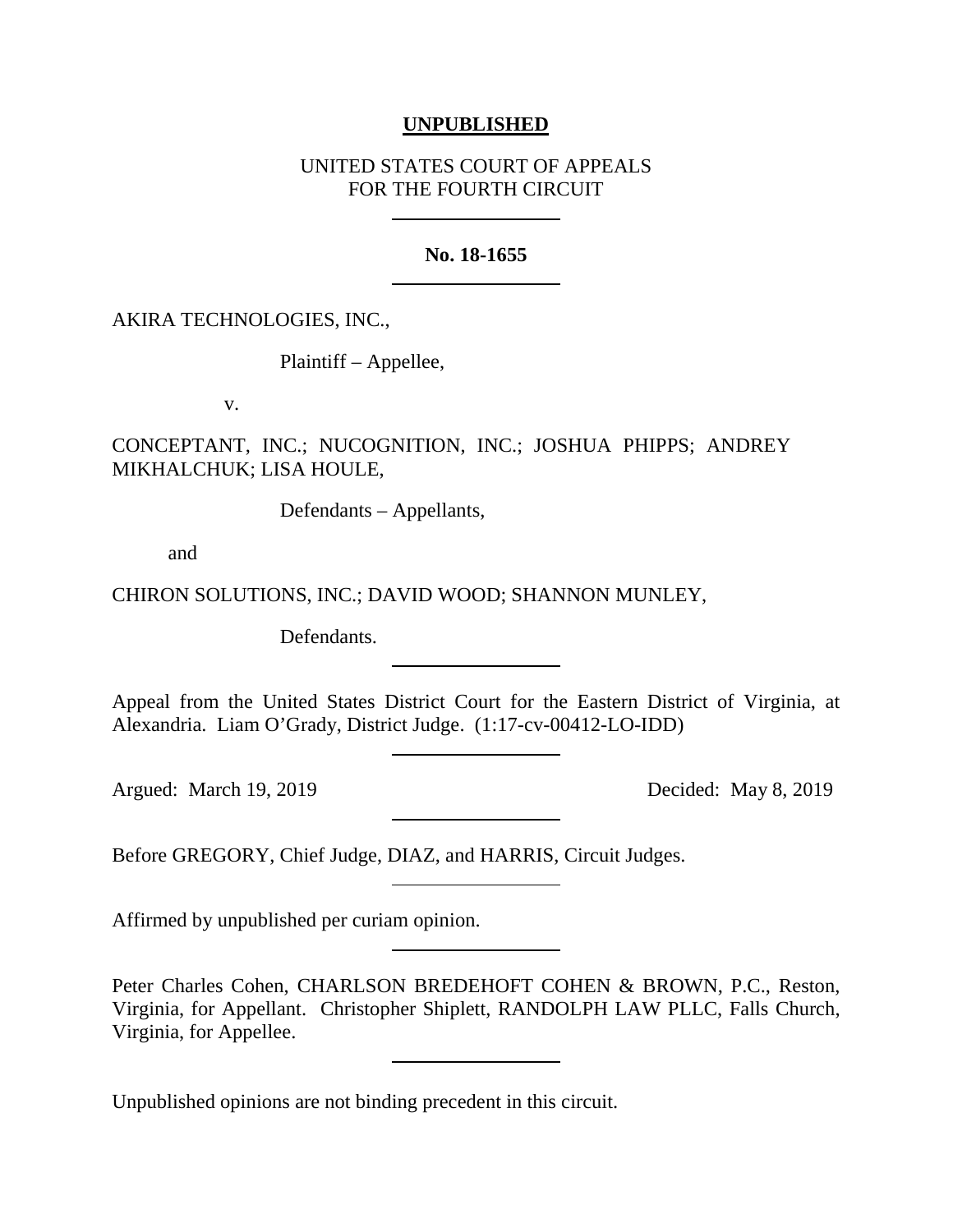#### PER CURIAM:

Appellants Conceptant, Inc., NuCognition, Inc., Joshua Phipps, Andrey Mikhalchuk, and Lisa Houle appeal the district court's order denying their motion for attorney's fees against Appellee Akira Technologies, Inc. Because the district court committed no clear error in denying the motion on the basis that Akira did not act in bad faith, we affirm the judgment below.

#### I.

Akira is a technology services provider focused on federal government contracts, and the United States Food and Drug Administration ("FDA") is its primary customer. Between 2011 and 2012, Akira hired Phipps, Mikhalchuk, and Houle and placed them in high-level management and technical roles. During their employment with Akira, Phipps, Houle, and Mikhalchuk founded Conceptant and NuCognition as technology services companies in the federal government contracts market. In July of 2016, Akira's CEO received notice that Conceptant was bidding on an FDA project when a third party accidentally copied him on an email to Phipps concerning Conceptant's bid. Although Akira's CEO confronted Phipps, Mikhalchuk, and Houle to request that they not compete against Akira, he later discovered that Conceptant bid on and received at least one FDA contract. Akira's CEO, aware of the opportunity to bid on FDA contracts, nonetheless chose not to bid on that particular contract.

Akira filed suit seeking damages and an injunction preventing Appellants from using any Akira trade secrets. The company brought these claims under the Defend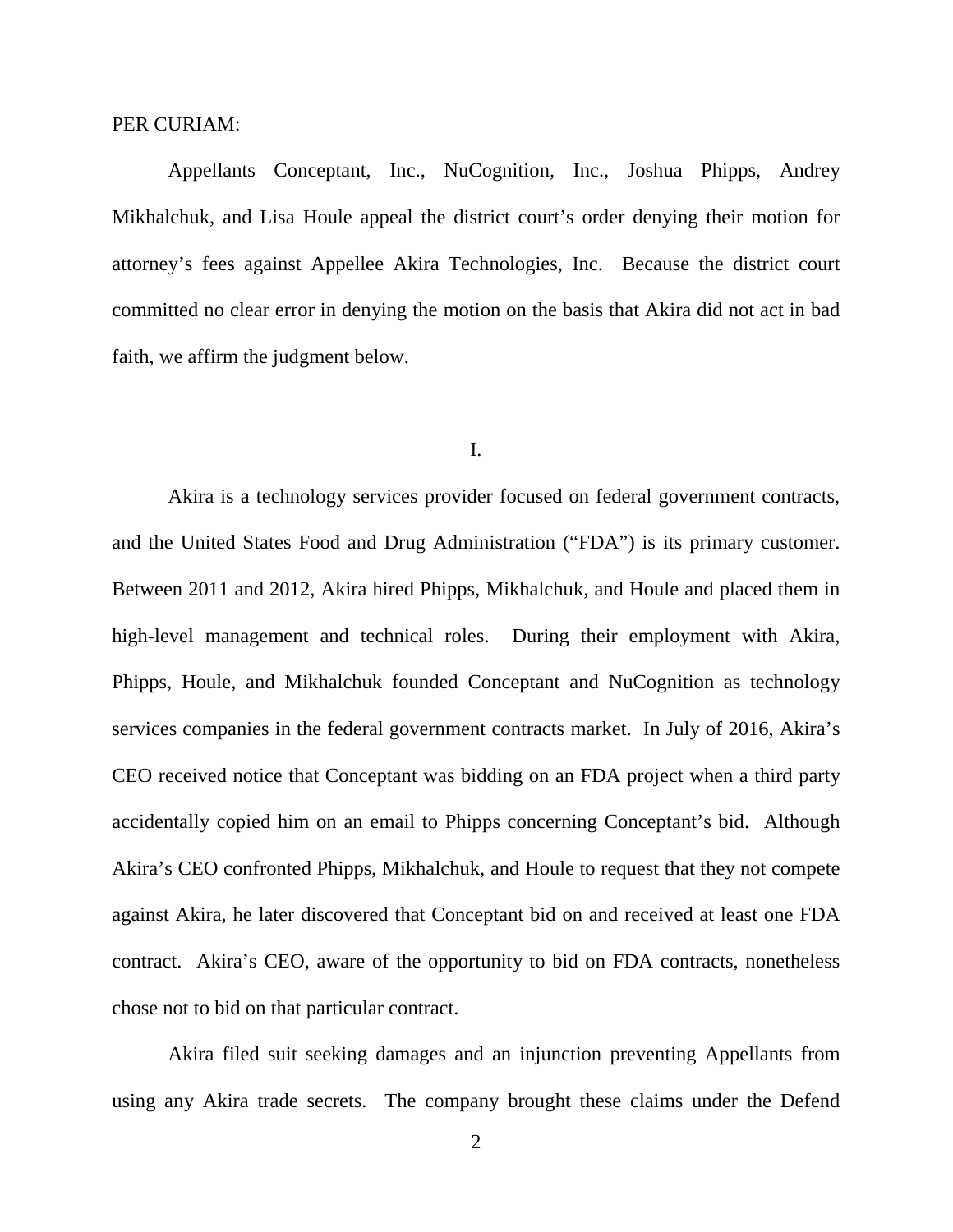Trade Secrets Act ("DTSA") and the Virginia Uniform Trade Secrets Act ("VUTSA"). *See* 18 U.S.C. § 1836 *et seq*.; Va. Code Ann. § 59.1-336 to 59.1-343. Akira also filed a claim for tortious interference with a contract and business expectancy under Virginia law. The district court granted Appellants' motion to dismiss, and Akira filed an amended complaint. Appellants then filed another motion to dismiss, which the district court denied.

During discovery, Akira admitted that it had not created prototypes related to the trade secrets claims. Other evidence was uncovered that supported these claims, however.

About one month after the close of discovery, Akira moved to amend the complaint again, this time to dismiss the trade secrets claims and tortious interference claim. Akira sought to continue pressing its remaining claims in state court. The district court granted the motion to amend and dismissed the complaint.

Following this order, Appellants filed a motion for attorney's fees under the DTSA, the VUTSA, Federal Rule of Civil Procedure 11, 28 U.S.C. § 1927, and the inherent authority of the court. After briefing, the district court issued an order denying the motion for attorney's fees. The court found that the record demonstrated an "objective good faith basis" for pleading the trade secrets claims and tortious interference claim. Applying the clear-and-convincing-evidence standard, the district court specifically found that "[n]othing in the extensive record suggests that [the trade secrets claims] were brought in bad faith" and that the record demonstrated an "objective good faith basis" for pleading the claims.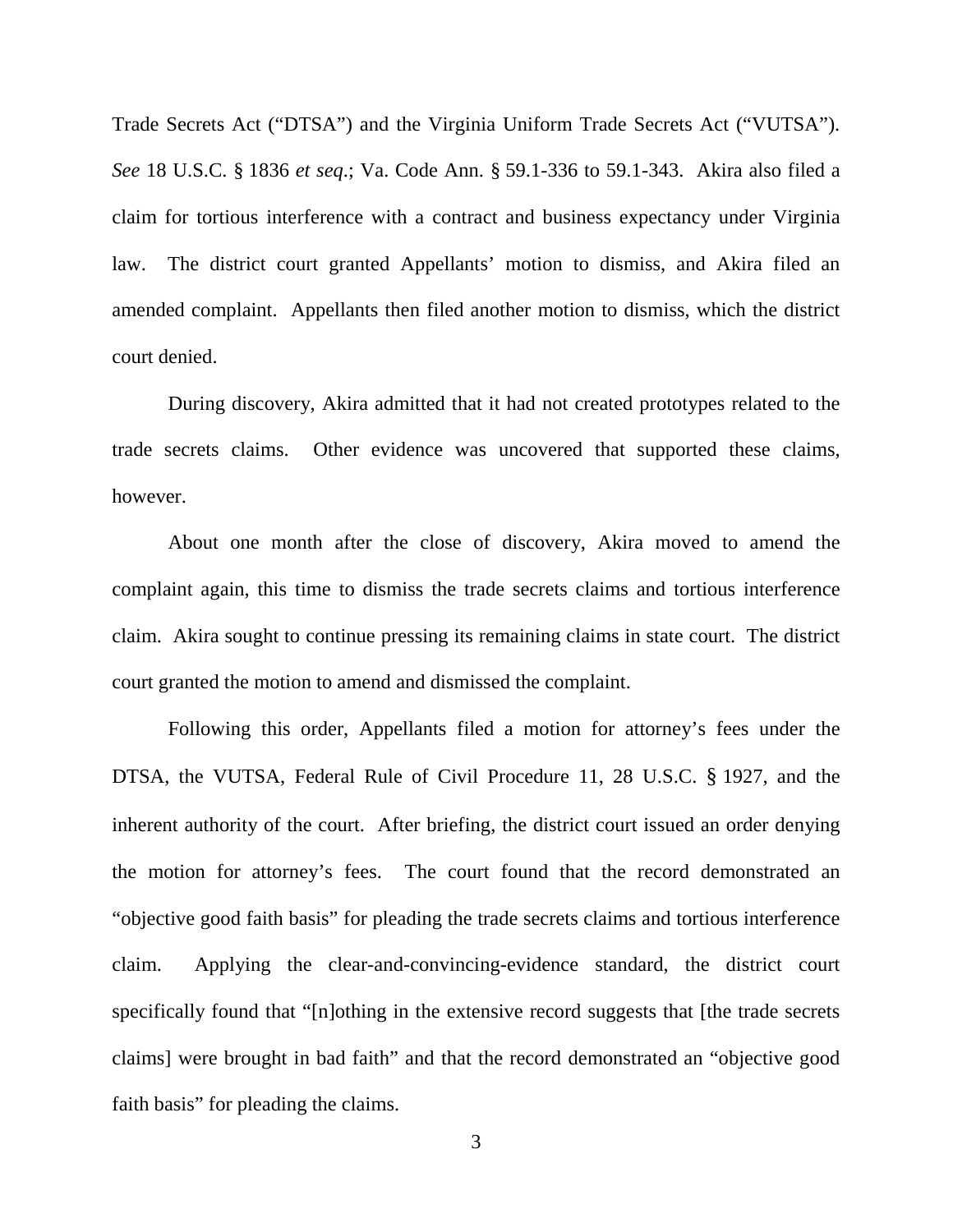We review the denial of a motion for attorney's fees for abuse of discretion. *Rainbow Sch., Inc. v. Rainbow Early Educ. Holding, LLC*, 887 F.3d 610, 617 (4th Cir. 2018) (noting that district courts enjoy broad discretion in awarding attorney's fees). A district court abuses its discretion by "resting its decision on a clearly erroneous finding of a material fact." *Scott v. Family Dollar Stores, Inc.*, 733 F.3d 105, 112 (4th Cir. 2013) (internal quotation marks omitted); *see also Hyatt v. Shalala*, 6 F.3d 250, 255 (4th Cir. 1993) (reviewing for clear error a trial court's determination of bad faith in the attorney's fees context).

### III.

In arguing for attorney's fee sanctions, Appellants contend that Akira brought its three claims in bad faith. We begin our analysis with the DTSA and VUTSA claims and conclude with the tortious interference claim.

#### A.

Appellants seek attorney's fee sanctions for the DTSA and VUTSA claims under five authorities: (1) the DTSA, (2) the VUTSA, (3) Federal Rule of Civil Procedure 11, (4) 28 U.S.C. § 1927, and (5) the inherent authority of the court.

As an initial matter, we can quickly dispose of Appellants' arguments for sanctions under Rule 11 and 28 U.S.C. § 1927. Rule 11 by its terms requires a movant to file separately any motion for sanctions and mandates that the movant provide the other party 21 days to respond before filing or presenting the motion to the court. Fed. R. Civ.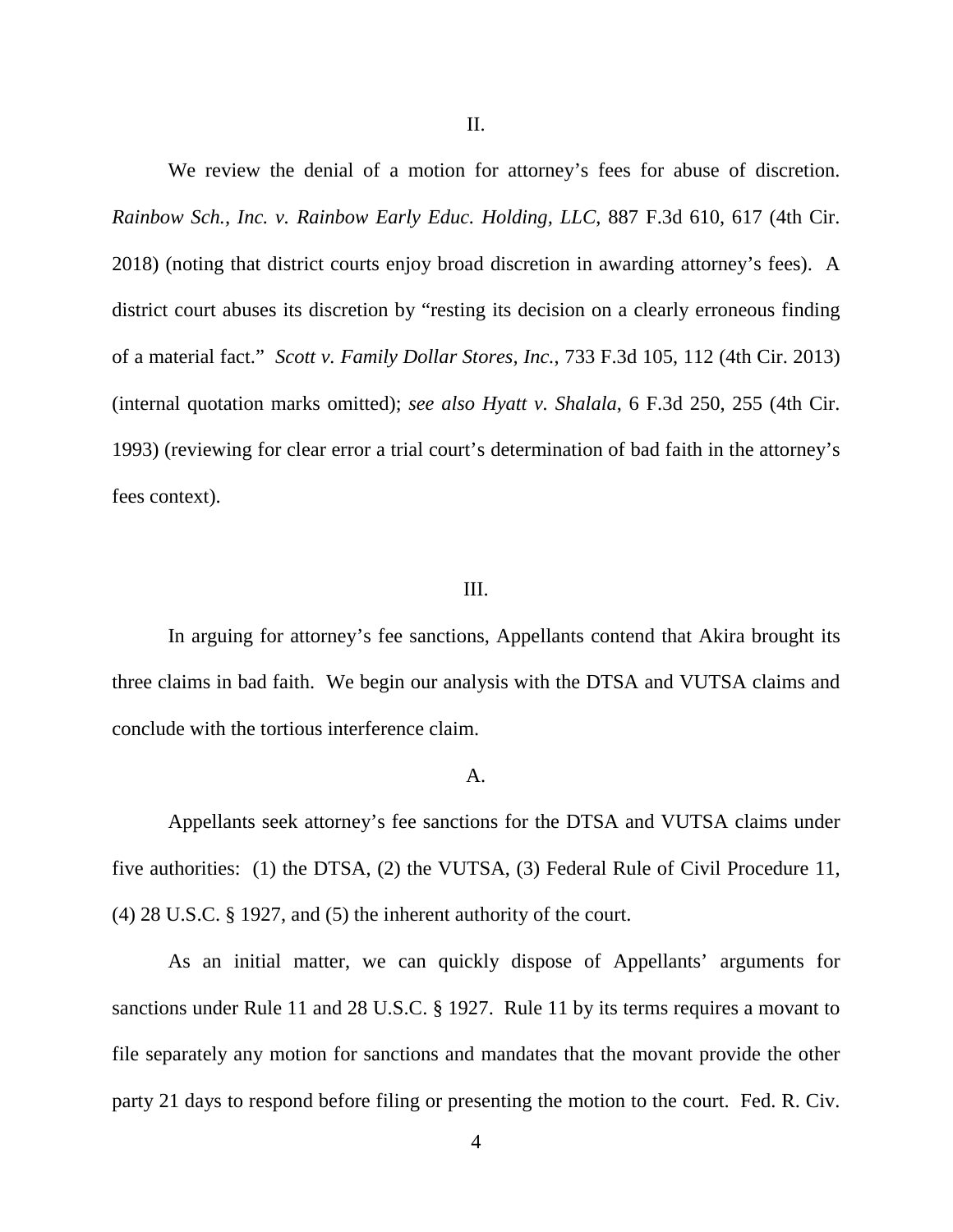P. 11(c). Because Appellants fulfilled neither requirement, Rule 11 cannot provide a basis for sanctions.

Appellants' argument under 28 U.S.C. § 1927 fares no better. That section provides that attorney's fees may be awarded when one party "multiplies the proceedings ... unreasonably and vexatiously" through conduct such as misrepresentations of evidence causing unnecessary litigation and the filing of unsupported motions. 28 U.S.C. § 1927; *see also Six v. Generations Fed. Credit Union*, 891 F.3d 508, 521 (4th Cir. 2018). Here, Akira filed only one amended complaint, completed discovery within the discovery period, and promptly filed a motion to amend to dismiss claims after discovery ended. This activity was neither unreasonable nor vexatious, and thus § 1927 can afford no relief.

That leaves the DTSA, the VUTSA, and the inherent authority of the court. Each of these bases for relief requires a finding of bad faith. *See* 18 U.S.C. § 1836(b)(3)(D) (stating that a court may award attorney's fees if "a claim of the misappropriation is made in bad faith"); Va. Code § 59.1-338.1 (same); *Chambers v. NASCO, Inc.*, 501 U.S. 32, 45 (1991) (explaining that a court may assess attorney's fees under its inherent authority when a party has "acted in bad faith"). Such a finding requires, at a minimum, that the plaintiff's "claim had no chance of success under existing law." *Tullidge v. Bd. of Supervisors of Augusta Cty.*, 391 S.E.2d 288, 290 (Va. 1990) (applying VUTSA).

The district court determined that Akira did not act in bad faith in bringing the DTSA and VUTSA claims because the evidence showed that it had at least some chance of success on these claims. *Cf. Trident Perfusion Assocs., Inc. v. Lesnoff*, No. 96-2242,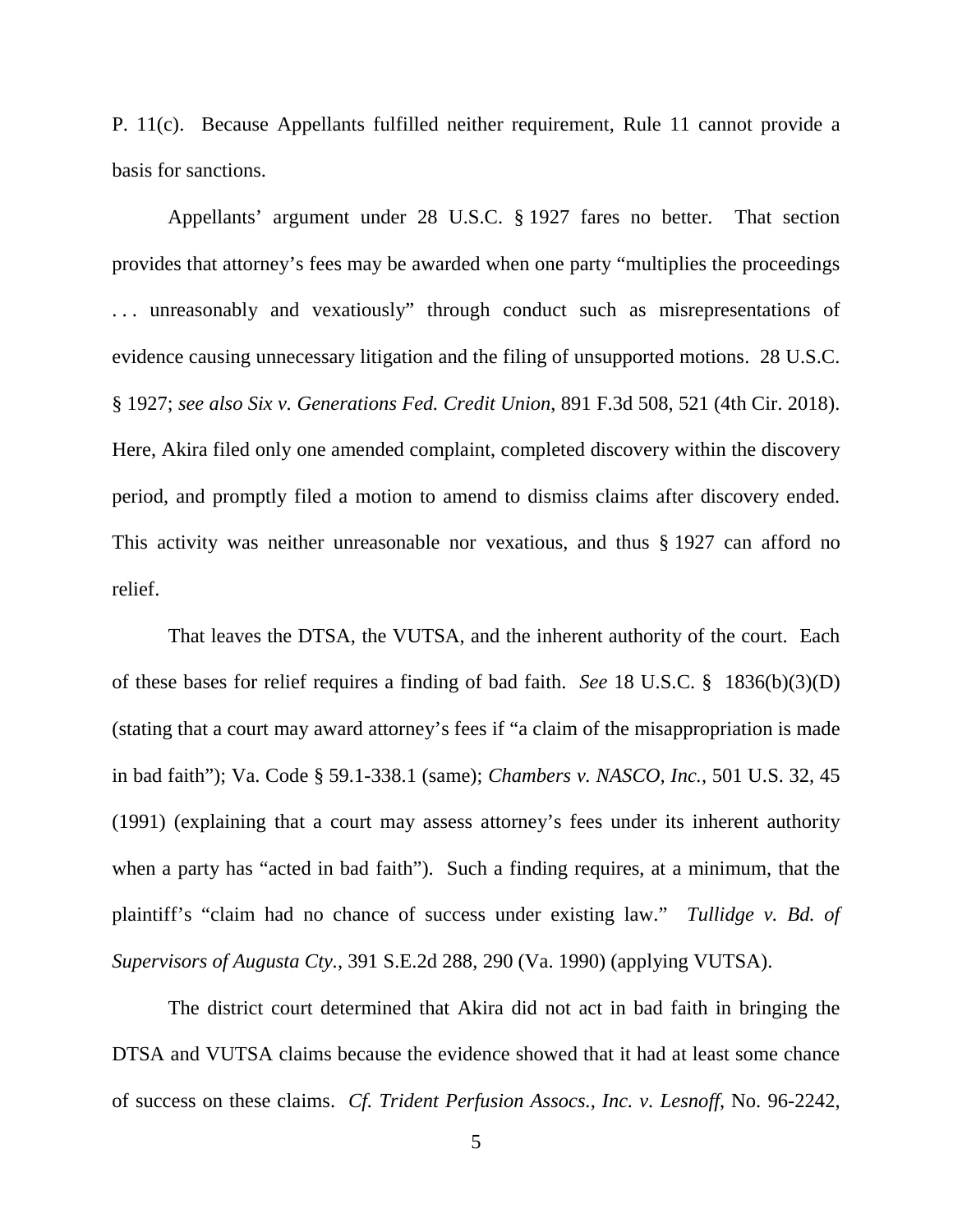1997 WL 528321, at \*1, \*3 (4th Cir. Aug. 28, 1997) (affirming the district court's finding of bad faith under the VUTSA where the appellant had no "chance of success" because it presented "no evidence . . . showing any contact" between the defendant-appellees and the party the appellant alleged to be the competitor receiving trade secrets). In arguing to the contrary, Appellants contend primarily that Akira had no chance of success because it admitted that it had no prototypes of the trade secrets. Both the DTSA and VUTSA define trade secrets broadly, however, and thus Akira's admission does not by itself establish that it had no chance of success. *See* 18 U.S.C. § 1839(3) (defining trade secrets to include "all forms and types of . . . information including patterns, plans . . . designs ... methods, techniques, processes, [and] procedures" appropriately protected and valuable); Va. Code § 59.1-336 (defining trade secrets as "information, including but not limited to, a pattern . . . method, technique, or process" properly protected and valuable). Because the record evidence showed that Akira had at least some chance of success notwithstanding the lack of prototypes, the district court did not clearly err in finding no bad faith.

#### B.

Appellants also argue that Akira brought the claim for tortious interference with a contract and business expectancy in bad faith. The district court found otherwise. We agree.

A claim for tortious interference with a contract and business expectancy requires the existence of a contract or business expectancy, knowledge by the defendant of that business expectancy, intentional interference causing a breach or termination of the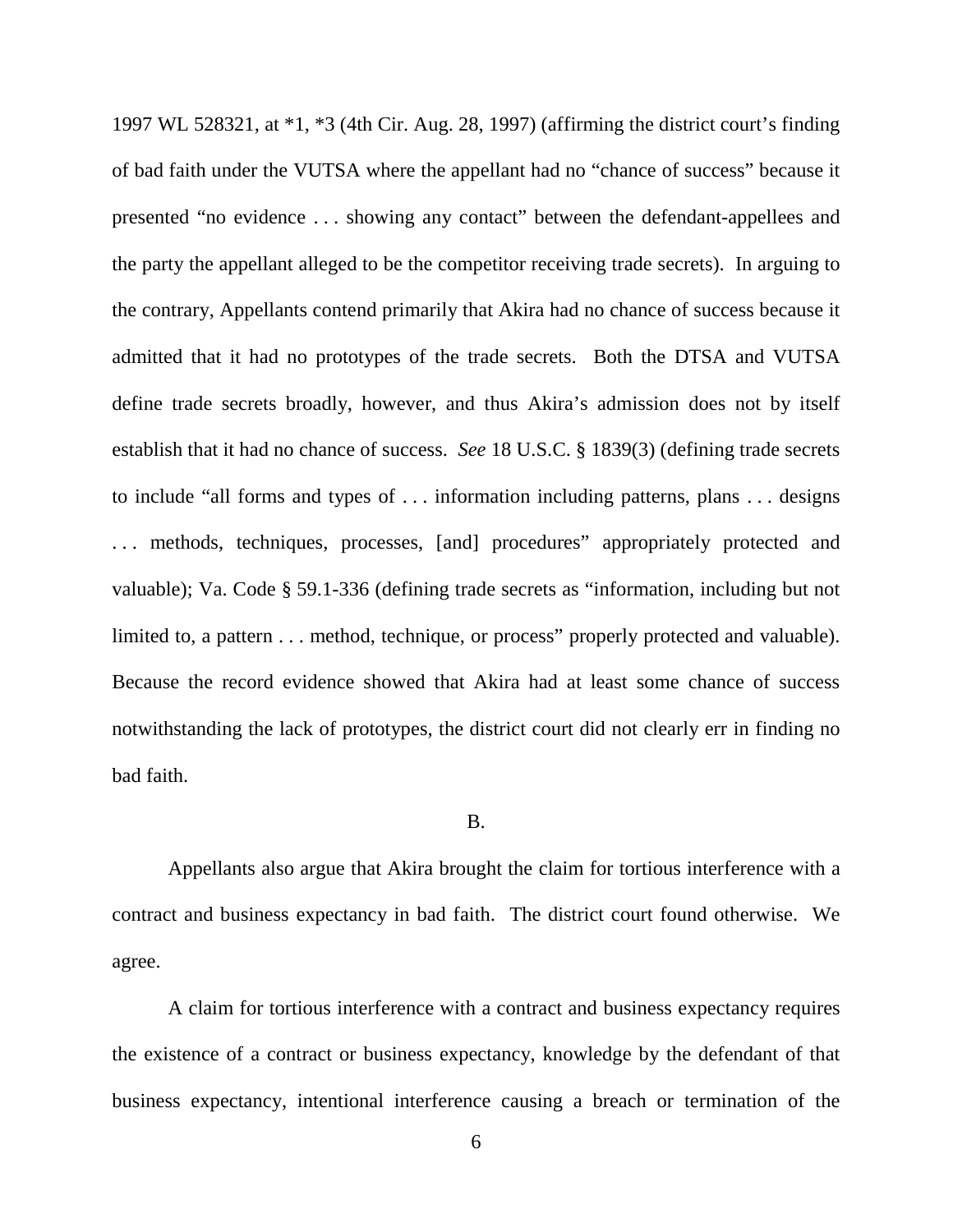expectancy, and damages resulting from the interference of a defendant. *Rappahannock Pistol & Rifle Club, Inc. v. Bennett*, 546 S.E.2d 440, 443 (Va. 2001). For this claim, Appellants may seek attorney's fee sanctions only under the inherent authority of the court. They must therefore show that Akira acted in bad faith. *See Chambers*, 501 U.S. at 45–46.

In the complaint, Akira alleged that Appellants committed tortious interference by interfering with a potential FDA contract bid. Appellants argue that Akira brought this claim in bad faith because Akira had no chance of success given that its CEO admitted that he was aware of the potential bid opportunity and yet chose not to bid on the project. This admission meant that no damages could be attributed to Appellants, an element of a tortious interference claim. *See Bennett*, 546 S.E.2d at 443. For this reason, Appellants assert, the claim was filed in bad faith.

It is true that the record contains evidence that Akira knew of but did not pursue the FDA bid. And yet the amended complaint included within the tortious interference claim not only the FDA bid but also "other federal work [diverted] to Conceptant." That the complaint swept more broadly than only the FDA bid indicates that Akira—at the pleading stage at least—had some chance of success on the tortious interference claim because that claim could reasonably encompass other alleged tortious interference aside from the incident involving the FDA bid. The tortious interference claim survived a motion to dismiss, moreover, and was promptly dropped after discovery yielded no additional evidence on the FDA bid or the diversion of any other federal work away from